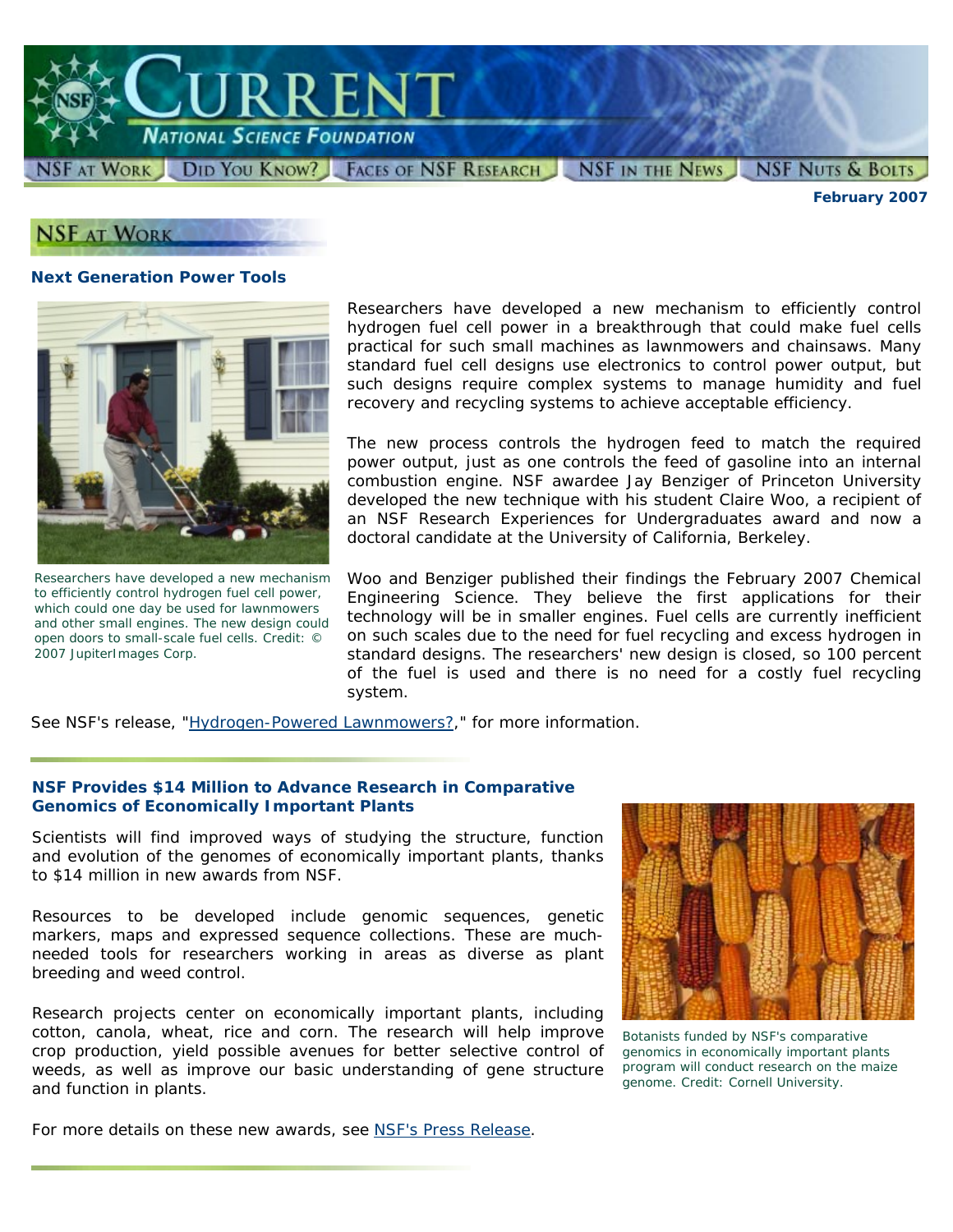#### **Safe to Touch the Water**

Engineers have developed a system that eliminated 100 percent of the microbes in New Orleans flood waters left from Hurricane Katrina. The technique makes use of specialized resins, copper and hydrogen peroxide to purify tainted water.

The system--safer, cheaper and simpler to use than many other methods--cleans the water, although it doesn't yet make the water drinkable. However, the method may eventually prove critical for limiting the spread of disease at disaster sites around the world.

Applying their technique to water from the Industrial and 17th Street canals in New Orleans, the NSF-supported researchers destroyed all of *NSF-supported researchers hold the polymer that*  the bacteria in the samples within 15 minutes. In tests with laboratory water samples containing even higher bacterial concentrations, the process killed at least 99 percent of the bacteria in 90 minutes. More *Katrina disaster sites. Credit: Dowling University.* information on this filtration system is available in [NSF's press release.](http://www.nsf.gov/news/news_summ.jsp?cntn_id=108269)



*is critical to the water filtration system they are helping to develop. The system kills 100 percent of microbes in flood waters taken from Hurricane* 

#### **Tiny Device Carries a "Ton" of Memory**



*Researchers have created an ultra-dense memory device the size of a white blood cell. The bluish-grey area in the center of the picture contains the 160,000 bit memory array. The greenish circles nearby are white blood cells. Credit: J. Green, J. Nagarah and H. Ahmad, California Institute of Technology.*

Researchers have created an ultra-dense memory device the size of a white blood cell that has enough capacity to store the Declaration of Independence and still have space left over. The accomplishment represents an important step toward the creation of molecular computers that are much smaller and potentially more powerful than today's silicon-based computers.

A team of chemists successfully demonstrated a large-scale, "ultradense" memory device that stores information using reconfigurable molecular switches. The 160-kilobit molecular memory was fabricated at a density of 100 billion bits per square centimeter -- "a density predicted for commercial memory devices in approximately 2020," according to one of the researchers.

The research was funded by NSF and the Defense Advanced Research Projects Agency. See NSF's release, ["Blood-Cell-Sized Memory Device](http://www.nsf.gov/news/news_summ.jsp?cntn_id=108300)  [Beats Industry Estimates for Computing Capacity"](http://www.nsf.gov/news/news_summ.jsp?cntn_id=108300) for more information.

# **DID YOU KNOW?**

Beginning in March 2007, the United States will lead more than 60 nations in deploying thousands of researchers in a global research campaign to improve our understanding of the role of the polar regions in the global ecosystem. This initiative is called the International Polar Year (IPY) 2007-2008.

The most recent Polar Year--also known as the 1957 International Geophysical Year (IGY)--laid the foundations for U.S. leadership in polar science and the nation's role as a guarantor of the integrity of the Antarctic Treaty System, which sets Antarctica aside solely for scientific purposes. A U.S. IGY milestone in 1957 included building the first manned station at the South Pole. NSF expects to dedicate a completely rebuilt and ultra-modern U.S. research station at the South Pole during the IPY period.



*International Polar Year is a global research effort to better understand the polar regions and their climatic effect on the Earth. Over the next two years, more than 200 scientific expeditions will take place to study changes to permafrost, the melting of polar ice sheets, and marine life in the cold and dark. The IPY research will provide a baseline for understanding future environmental change. See [NSF's IPY Fact Sheet](http://www.nsf.gov/news/news_summ.jsp?cntn_id=108365) for more.*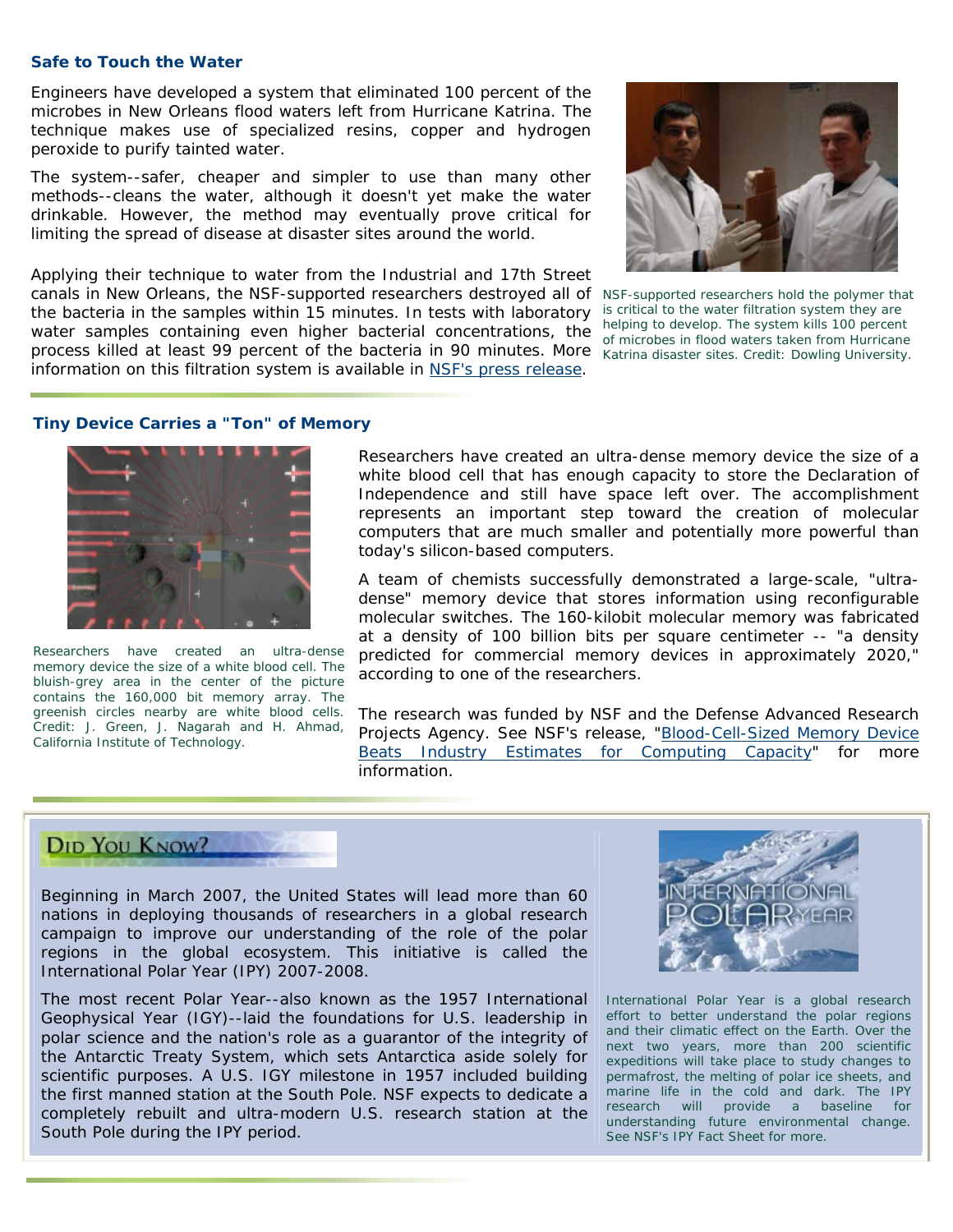## **FACES OF NSF RESEARCH**

#### **NSF's Budget Open House**

On Feb. 5, NSF hosted an open house featuring 15 NSF-supported science and engineering research and education projects. The day-long event, held in conjunction with the release of the budget request for the 2008 fiscal year, attracted hundreds of visitors of all ages.



*See the NSF Web site for more information about the [Open House](http://www.nsf.gov/news/newsmedia/budget_exhibits/index.jsp) and [Budget Request](http://www.nsf.gov/about/budget/fy2008/index.jsp).* 

*All of the photos here are courtesy of NSF staff. Please see "[At the NSF FY](http://www.nsf.gov/news/newsmedia/budget_exhibits/more_exhibit.jsp)  [2008 Budget Open House](http://www.nsf.gov/news/newsmedia/budget_exhibits/more_exhibit.jsp)" for more information and additional photos.* 









### **NSF IN THE NEWS**

[NSF Enjoys a Heartfelt Ending to a](http://www.sciencemag.org/cgi/content/full/315/5815/1062) Difficult Budget Year -- *Science (02/23/07)* -- Congress finally approved a fiscal 2007 \$334 million increase in the National Science Foundation's \$4.4 billion research budget, matching its request. NSF Director Arden Bement hopes to use some of the funding to begin construction on three major research facilities-- the Ocean Observatories Initiative, the Arctic Research Vessel, and the National Ecological Observatory Network.

[Test-Driving Budding Engineers at \(MS\){+2}](http://www.washingtonpost.com/wp-dyn/content/article/2007/02/21/AR2007022100718.html?sub=AR) -- *Washington Post (02/22/07)* -- The new "Design Squad" PBS science-centered teen television show produced by WGBH in Boston was funded in part by the National Science Foundation.

[Wireless Sensors Extend Internet's Reach](http://www.usatoday.com/tech/wireless/data/2007-02-12-wireless-sensors_x.htm?POE=TECISVA) -– *USA Today (02/12/07)* -- The University of California at Los Angeles Center for Embedded Networked Sensing was seeded last year with a \$40 million, 10-year National Science Foundation grant. It serves as a hub for wireless sensor networking R&D.

[Engineering Education Prepares for 2020](http://www.eetimes.com/rss/showArticle.jhtml?articleID=197002380&cid=RSSfeed_eetimes_newsRSS) -- *EE Times (02/01/07)* -- Future engineers will need to be taught new attributes and in new ways, 2007 IEEE President Leah Jamieson said during her keynote address at the DesignCon 2007 conference on Jan. 31. She gave an overview of the new National Academy of Engineering (NAE) report on engineering in 2020, which said engineers will need to be creative, flexible, leaders, and have business skills.